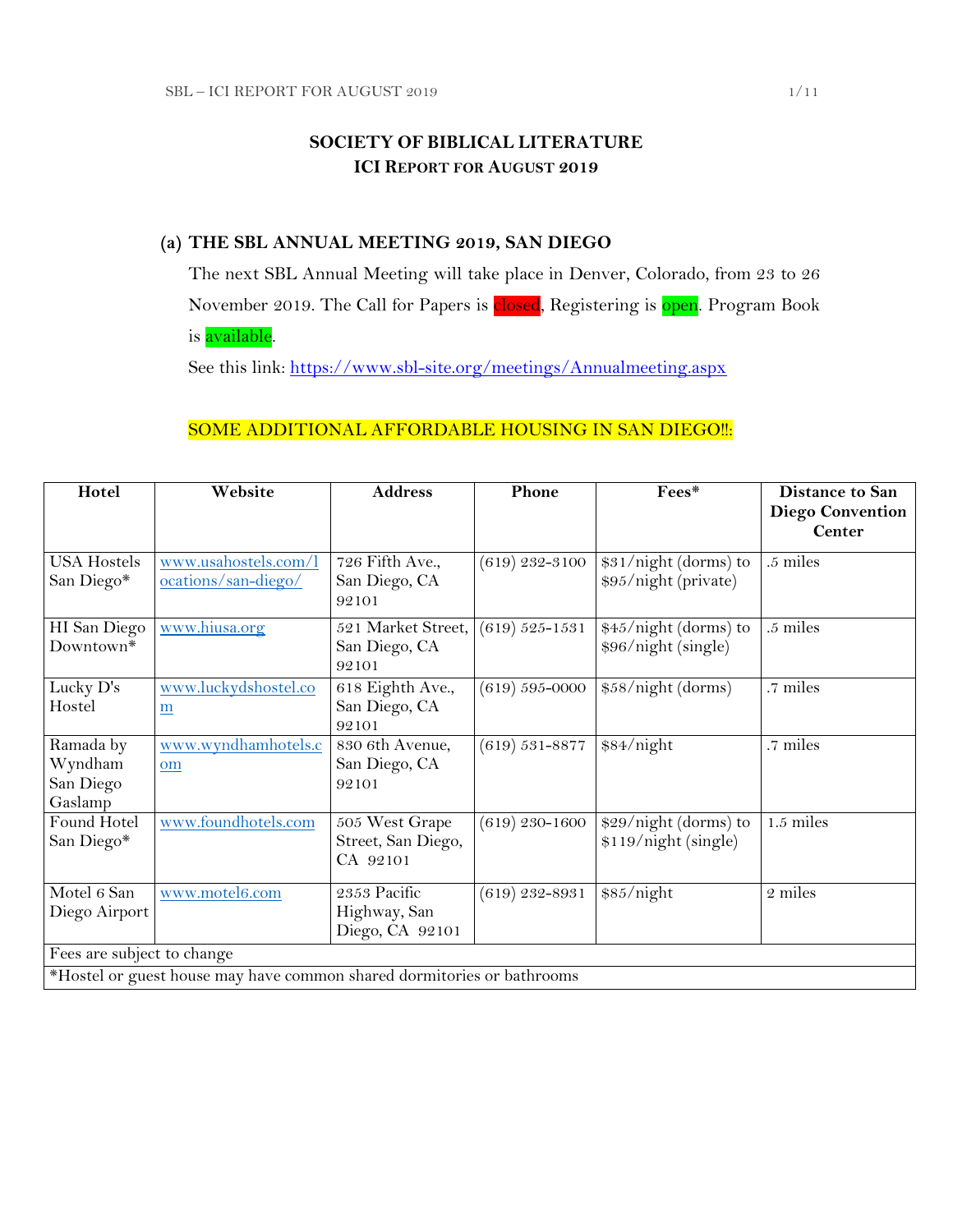### **(b) THE SBL INTERNATIONAL MEETING 2020, ADELAIDE**

The next SBL International Meeting will take place in the University of Adelaide, Adelaide, Australia, from 5 to 9 July 2020. The Call for Papers is not open yet, Registering is not open yet. Program Book is not available yet.

See this link:<https://www.sbl-site.org/meetings/Internationalmeeting.aspx>

**Visa letters for travel to the Annual or International Meetings** In order to facilitate attendance by those in ICI countries at SBL Congresses, **[Samantha Spitzner](mailto:samantha.spitzner@sbl-site.org)** has been appointed as the SBL visa coordinator. Samantha will advise members who need visas in order to travel to and participate in the Annual or International Meetings. She will not prepare applications, but will be a source of information to aid members in submitting applications and will provide letters of intent if needed by those participating in the meeting as presenters or committee members. For more information, please contact Samantha directly.

#### **(c) SBL INTERNATIONAL TRAVEL AWARDS**

The SBL International Travel Awards offer opportunities to current SBL members outside North America to attend the Annual or International Meeting, to participate in the program, to enhance their professional development, and to build their network with fellow scholars. These grants help facilitate the work of Program Units and the International Cooperation Initiative ("ICI"). These grants are intended to support underrepresented and underresourced scholars. As such, preference will be given to women, people of historically underrepresented ethnicities, and members from **[ICI-qualifying countries](https://www.sbl-site.org/assets/pdfs/ICIcountries.pdf)**. A key criterion is an applicant's demonstrable financial need.

Four International Travel Award Panels (ITAP) will administer the awards each year, serving four geographic regions:

- Africa and Middle East
- Asia and Pacific
- Eastern Europe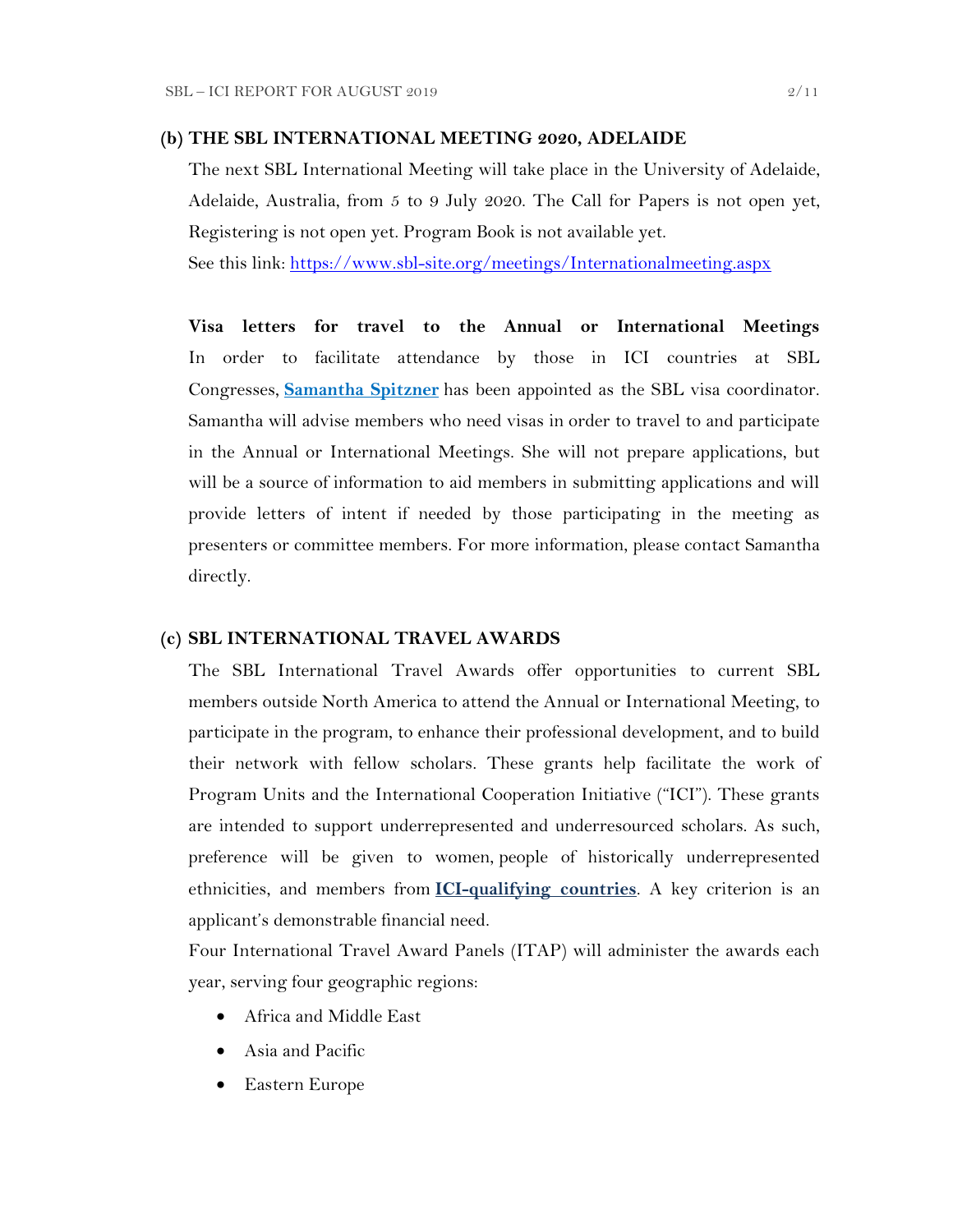Latin America and Caribbean

For awards offered in 2020, each ITAP will administer \$3,000 in awards in each region. The panels may determine the best distribution of funds (e.g., as one \$1000 and one \$2000 award, or as three awards of \$1000 each). The applicants must attend the Annual or International Meetings, but may or may not participate in the program, depending upon their needs expressed in the application. All grants include lodging (one room, single or shared) for four nights and complimentary meeting registration. Recipients may not have attended an Annual or International Meeting within the last five (5) years.

<https://www.sbl-site.org/membership/AMtravelgrant.aspx>

### **(d) PUBLICATION IN [ANCIENT NEAR EAST MONOGRAPHS](http://www.sbl-site.org/publications/Books_ANEmonographs.aspx) (ANEM)**

ANEM is a series that was established by the SBL at the request of the International Cooperation Initiative (ICI), jointly published with the Universidad Católica Argentina's Centro de Estudios de Historia del Antiguo Oriente (CEHAO) and co-edited by Jeffrey Stackert and Juan Manuel Tebes. The series publishes volumes on the Ancient Near East (including ancient Israel) both in print and electronically, making them freely available for download. Paperback and hardback versions of the volumes are available, for a reasonable price.

To view the volumes published in the series, please go to

[http://www.sbl-site.org/publications/Books\\_ANEmonographs.aspx](http://www.sbl-site.org/publications/Books_ANEmonographs.aspx) (SBL English version)

<http://www.uca.edu.ar/anem> (CEHAO Spanish version)

The latest volume in ANEM is:

**SCHELLENBERG, Annette, Thomas KRUGER (eds.) Sounding Sensory Profiles in The Ancient Near East. Ancient Near East Monographs – Monografías sobre el Antiguo Oriente, Volume 25. Atlanta: Society of Biblical Literature – Centro de Estudios del Antiguo Oriente, 2019. 422 pp. ISBN 9781628372410**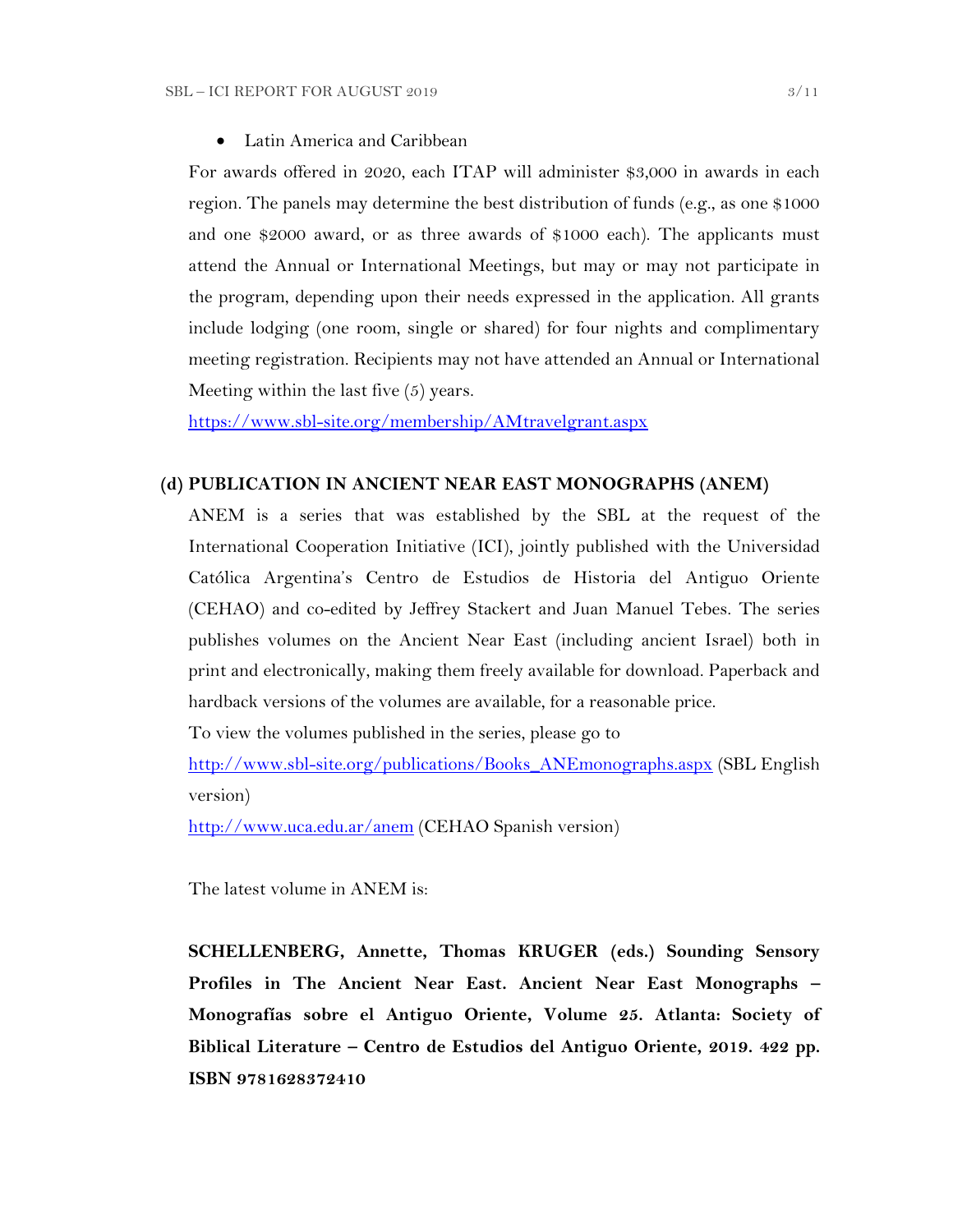An interdisciplinary essay collection from an international group of experts.

For several decades sociologists and cultural anthropologists have intensively researched the role of the senses in a variety of cultures, and their studies show how diverse cultures understand and evaluate the five or more senses differently. In this collection of eighteen essays, biblical and ancient Near Eastern scholars, as well as cultural anthropologists, apply the questions and methods from anthropological and sociological studies to Israel, Mesopotamia, and Egypt. Experts offer insights into the meaning of the senses in the ancient world, examining the classical senses (seeing, hearing, touching, smelling, tasting) as well as other senses (such as kinesthesis and the sense of balance) and sense-related issues (such as disgust, sensory imagination, and disabilities). This collection provides a stimulus and a basis for students and scholars to explore the senses in the ancient Near East.

Features:

- Exploration of the relationship between sensory experience and reasoning.
- Assessments of how theory and practice of the senses relate to each other.
- Essays examining connections between emotions and senses.

# **(e) PUBLICATION IN INTERNATIONAL VOICES IN BIBLICAL STUDIES (IVBS)**

IVBS is a series that was established by the SBL at the request of the International Cooperation Initiative (ICI), and which is co-edited by Monica Melanchthon and Jione Havea. IVBS encourages in particular submissions from scholars in the present seven international regions for which it has editorial boards: Africa, Central and Eastern Europe, Latin America, Middle East-South Asia, Northeast Asia, Pacific, and Southeast Asia. Interregional collaborations are also welcome. IVBS publishes works in English and in any other language for which its editors can find qualified peer reviewers. Any work published in IVBS is freely available to anyone in perpetuity. The series publishes work generally in the area of reception history and criticism. The scope is not limited to any particular biblical text or historical timeframe. The works will mainly be published in English and, wherever possible, also in primary languages of authors. For more information please go to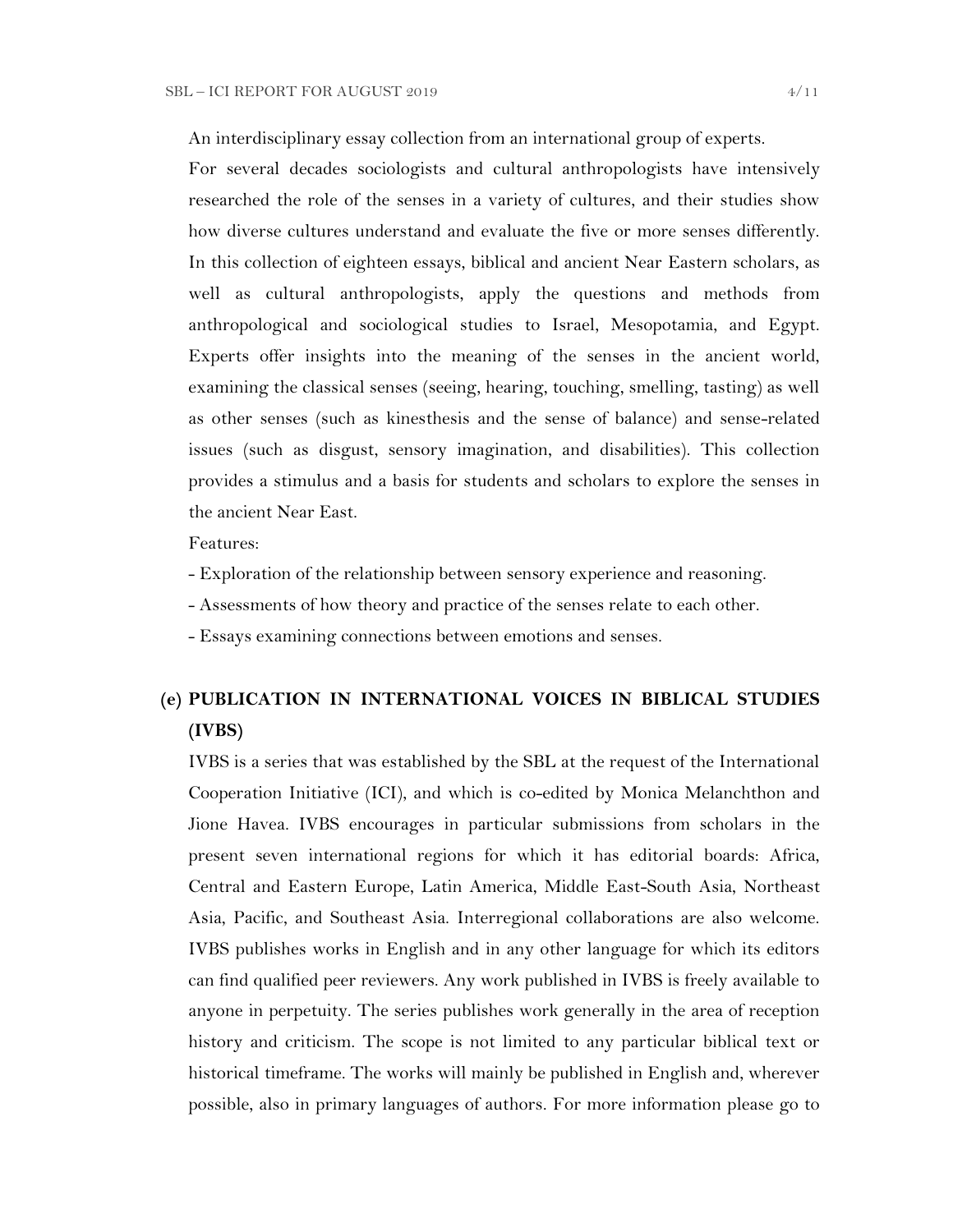[http://ivbs.sbl-site.org/home.aspx.](http://ivbs.sbl-site.org/home.aspx) If you would consider publishing your work in this series, feel free to contact one of the two general editors, [Monica Melanchthon](mailto:ivbs2010@gmail.com) or [Jione Havea.](mailto:jioneh@nsw.uca.org.au)

#### The latest volume in IVBS is:

# **Byung-Mu Ahn, Hanna in (Translator), Wongi Park (Translator). Stories of Minjung Theology: The Theological Journey of Ahn Byung-Mu in His Own Words Atlanta: SBL Press, 2019.**

Trace the theological awakening of one of the foremost Asian theologians.

This autobiography combines the personal story of theologian Ahn Byung-Mu with the history of the Korean nation in light of the dramatic social, political, and cultural upheavals of the 1970s. This book traces Ahn's journey from his childhood in Korea under Japanese colonial rule, to his study in Germany, his return to Korea, through his realization of the unsuitability of German scholarship to his own Korean context. It records the history of minjung (the people's) theology that emerged in Asia, Ahn's involvement in it, and his interpretations of major Christian doctrines such as God, sin, Jesus, and the Holy Spirit from the minjung perspective.

Features:

- The first English translation of Ahn's autobiography, considered one of the best works in minjung theology and contextual biblical interpretation.

- Conversations between Ahn and young Korean theologians.

- An introductory essay that situates Ahn's work in its context and discusses the place and purpose of minjung hermeneutics in a vastly different Korea.

## **(f) ICI ONLINE BOOK REPOSITORY**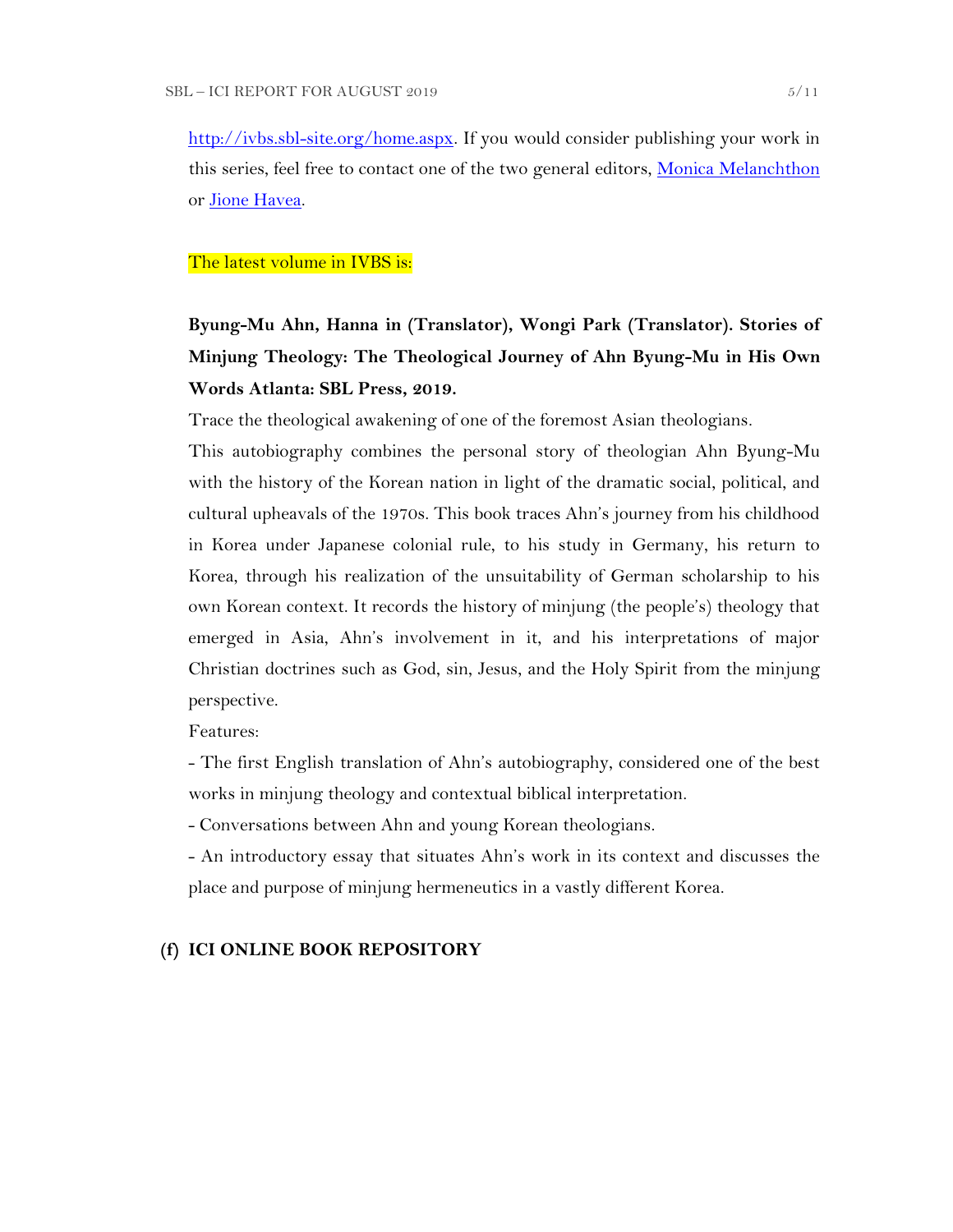For a **full alphabetic list of all publications available for free in the ICI book repository program**, please go to:

[http://www.sbl-site.org/publications/Books\\_ICIbooks.aspx](http://www.sbl-site.org/publications/Books_ICIbooks.aspx)

#### New books added to the repository!:

## **Elayi, Josette. Sennacherib, King of Assyria. Archaeology and Biblical Studies 24. Atlanta: SBL Press, 2018.**

Josette Elayi's Sennacherib, King of Assyria is the only biography of Sargon II's famous son. Elayi traces the reign of Sennacherib in context in order to illuminate more fully the life and contributions of this warlord, builder, innovator, and social reformer—a unique figure among the Assyrian kings. Elayi offers both an evaluation of this royal figure and an assessment of the Assyrian Empire by interpreting the historical information surrounding the decisive events of his reign.

**Finkelstein, Israel. Hasmonean Realities Behind Ezra, Nehemiah, and Chronicles: Archaeological and Historical Perspectives. Ancient Israel and Its Literature 34. Atlanta: SBL Press, 2018.**

In this collection of essays, Israel Finkelstein deals with key topics in Ezra, Nehemiah, and 1 and 2 Chronicles, such as the list of returnees, the construction of the city wall of Jerusalem, the adversaries of Nehemiah, the tribal genealogies, and the territorial expansion of Judah in 2 Chronicles. Finkelstein argues that the geographical and historical realities cached behind at least parts of these books fit the Hasmonean period in the late second century BCE. Seven previously published essays are supplemented by maps, updates to the archaeological material, and references to recent publications on the topics.

# **Robbins, Vernon K. Sea Voyages and Beyond: Emerging Strategies in Socio-Rhetorical Interpretation. Emory Studies in Early Christianity 14. Atlanta: SBL Press, 2018.**

Essays in this volume from Vernon K. Robbins merge social and rhetorical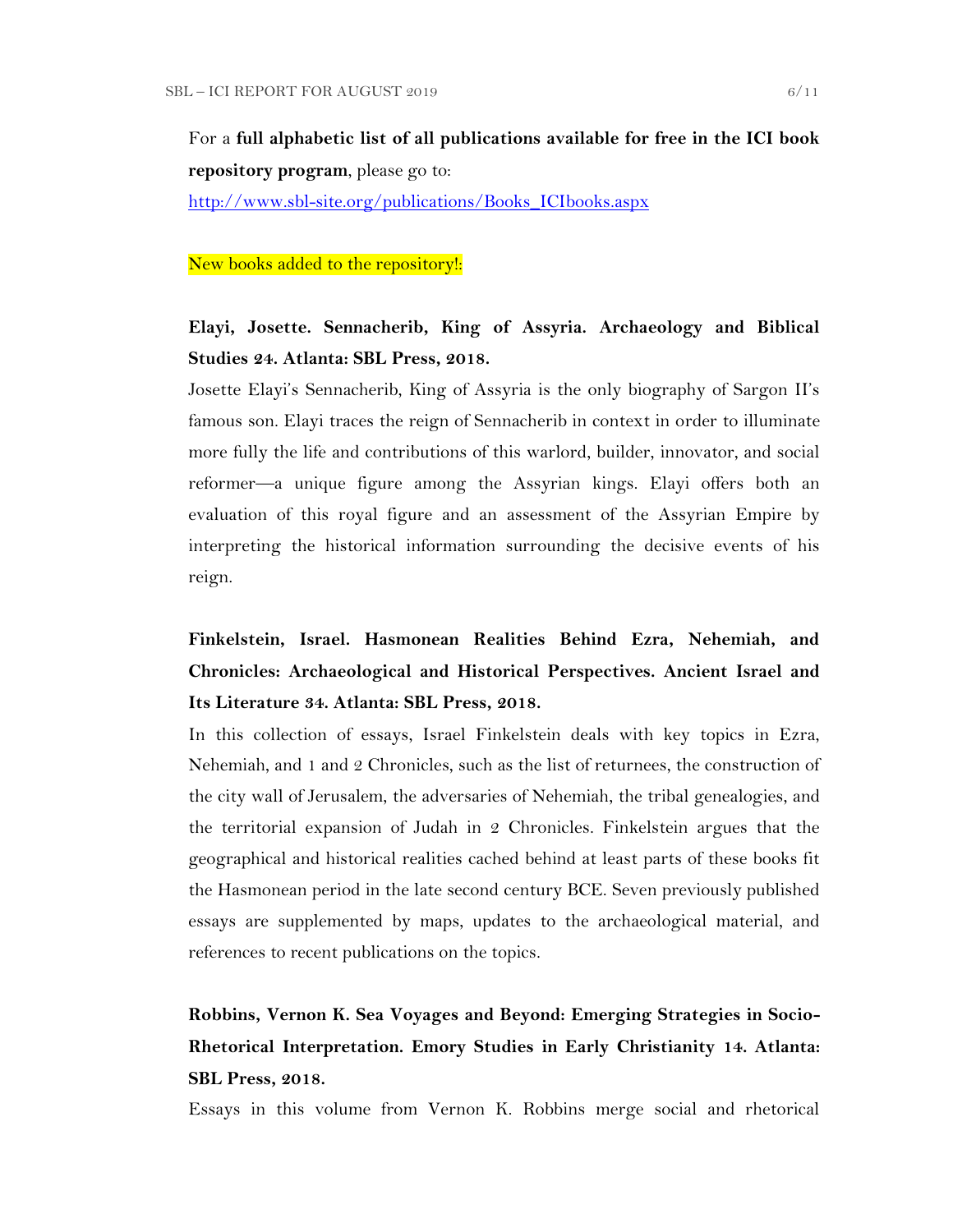strategies of interpretation and set the stage for how socio-rhetorical interpretation has developed in the context of research into the rhetoric of religious antiquity. This book contains "By Land and By Sea: The We Passages and Ancient Sea Voyages" (1978), which initially received widespread praise and then became an object of significant criticism. The volume includes Robbins's varied, detailed responses to both encouragement and critique of his approach.

### **(g) JSTOR**

JSTOR provides free or low cost access to more than 1,500 institutions in 69 countries.

More than 1,500 institutions in Africa and other developing nations receive access to JSTOR free of charge or for steeply reduced fees. This is made possible through a combination of philanthropic support and the fees paid by libraries in other countries around the world, as well as publishers' eagerness to support this work. More information is available about JSTOR's [African Access](http://about.jstor.org/libraries/african-access-initiative)  [Initiative](http://about.jstor.org/libraries/african-access-initiative) and [Developing Nations Access Initiative](http://about.jstor.org/libraries/developing-nations-access-initiative) programs.

### Need JSTOR Access?

As part of your Society of Biblical Literature membership, save 50% on the annual JPASS plan, your personal access to the JSTOR archive. With more than 1,900 scholarly journals, JSTOR is one of the world's leading academic databases. Millions of users worldwide rely on JSTOR for research, fact checking, and book reviews. This discounted subscription includes unlimited reading access and 120 article downloads. JSTOR adds new titles every month so you'll have a growing collection of the world's leading peer-reviewed journals only a click away.

To access the discounted JPASS, log-in to the SBL website with your member ID. Just below where you entered your member ID, click membership benefits. You will see JSTOR's JPASS among the benefits and a link "To get your savings: click here."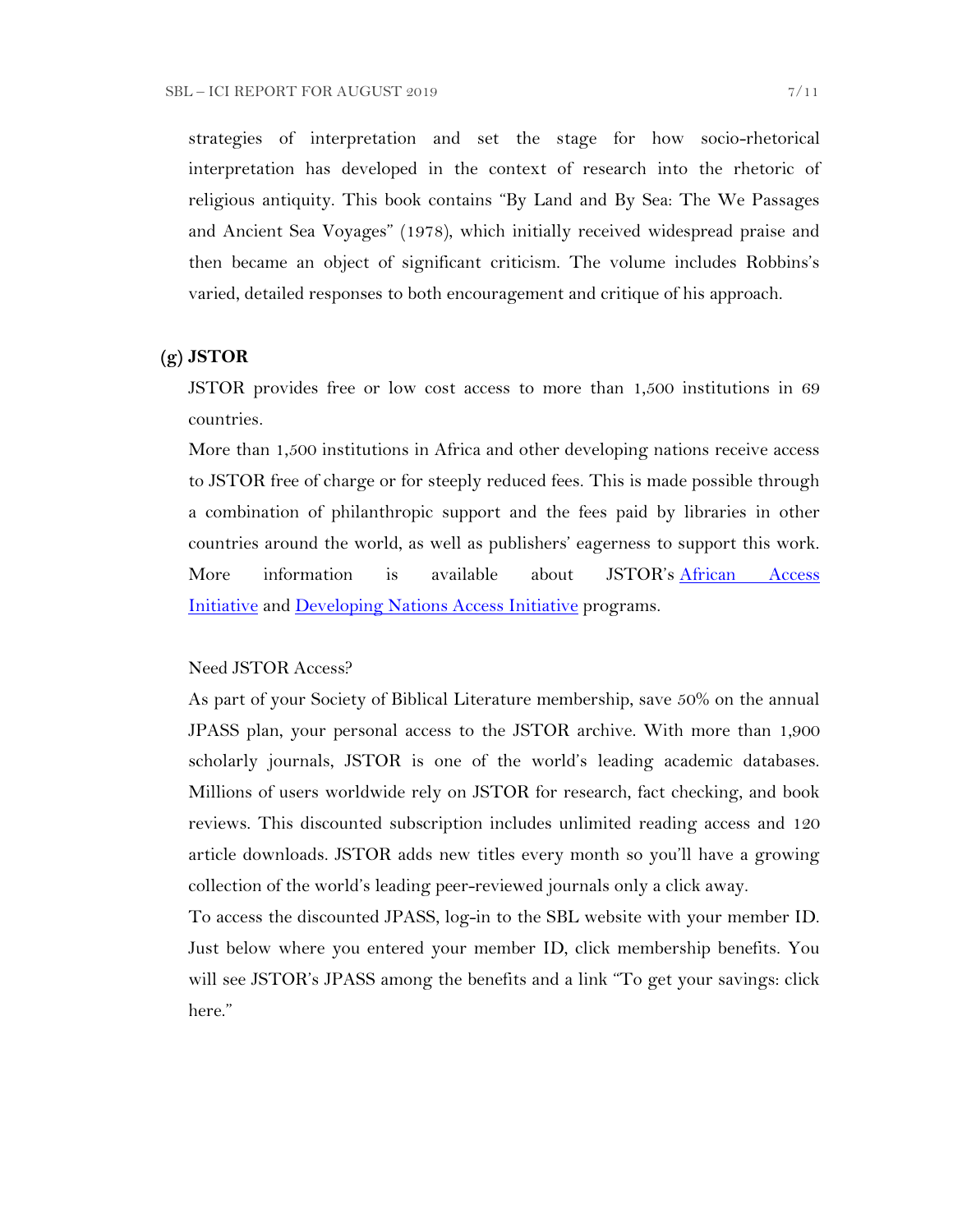#### **(h) ICI TEACHING COLLABORATION PROGRAM**

In order to facilitate the exchange of scholars and institutions in biblical studies across the globe, a teaching collaboration program is run by the ICI. The facility consists of lists of scholars and institutions interested in exchanges that are made available on the SBL website.

See: [http://sbl-site.org/educational/ICITeaching.aspx.](http://sbl-site.org/educational/ICITeaching.aspx) If you or your institution is interested in such collaboration, please visit the site and enroll yourself in these lists. For more information, contact [Jackie du Toit.](mailto:dutoitjs@ufs.ac.za)

### **(i) SBL WOMEN'S ARCHIVE PROJECT NEW!**

The number of women and the types of roles they hold in the SBL have been increasing since Anna Ely Rhoads joined in 1894. Women push methodological boundaries, teach and mentor students, and support guild initiatives by serving as editors, program chairs, committee members, and officers. To honor women's accomplishments and to consider the unique challenges they continue to face, the Society is developing a digital archive to preserve the stories of women in the guild. We invite women members to share their personal stories through video, audio, pictorial, and written reflections. Submissions will become part of the official SBL archival records. It is our hope that this will become the first of many archive projects that will preserve the unique experience of members from a guild that continues to grow, change, and become more inclusive.

For more reflection guidelines and submission instructions, see the SBL Women's Archive [page.](https://nam04.safelinks.protection.outlook.com/?url=http%3A%2F%2Fr20.rs6.net%2Ftn.jsp%3Ff%3D001UxB5SQIuVUKz9COuM3IsPWnWKqoK39z2VG4xqTm8KZlA_ZE17Z7Fa2PmCgTjMMxZJIpcAIjlvUF-irxd2rwYbEMLTrV0K_WM51IpZKkkhMDgd8_9aVPRw3rlId_KW8E944PO6OC3qczzRWSY7H-TuxvuErx13KKirGuJ38oWvop66nka2FiuLpzq0iT-us5e%26c%3DQ2tCZ6oCYeHLWgeasA7YFffpqmCkeEopn2jFFHww1HRSHdGZkow9Cg%3D%3D%26ch%3Dndma_uDxhxPhjRABmkw-gBQiRkfwAotBZK8Ps3z0wu4oDwHg9u9sLg%3D%3D&data=02%7C01%7CWALFORD_ND%40mercer.edu%7Cf513cd74ff8548bede3608d6b5da7f75%7C4fb34d2889b247109bcc30824d17fc30%7C0%7C0%7C636896347381808305&sdata=tiSsidRd6oL6K11UbD%2BSSPY7fRIjvdDnpsEU3BWCZRg%3D&reserved=0) Check out the [FAQ](http://r20.rs6.net/tn.jsp?f=001daD3lBrhj8ZbS8-GLHmkkfCXBAC1VygxiIGaWr04TSwAe6xpaQQvNJKWplVAEpG6TEU1_8KlnBObWx0oZC8x7WoLEp77_1CFtxX0KaAFLBjOBdYTd2f5qgWSoEYDRce9P__OLb1j9qY-AF3VQc1Y44LRzHcBpPqZU-EHsK1QZTJIoW4LFbKk7i8Ng-wzmNHDH6gAjZEh02zQc7Hju5X1UnsIvXFI2f0S&c=eIPPqaSd2_Vy4YClv5OeeUxZS30eJVZ-NpEqtmoT_RO1qkg45kBI_g==&ch=TNoNbOW4OE_N3IXbNrssVzBYer7u1PunhQWZuBYieCMVeDT7hGjUZQ==) for additional information about this project and the archive.

#### **(j) JOURNAL OF BIBLICAL LITERATURE (JBL) ARCHIVE**

Take note that an archive with JBL articles from volume 122.1 of 2003 through volume 130.1 of 2011 is available online to people accessing the SBL website from any ICI country. See [http://www.sbl-site.org/publications/ICI\\_JBLarchive.aspx.](http://www.sbl-site.org/publications/ICI_JBLarchive.aspx) All articles in those volumes can be downloaded for free!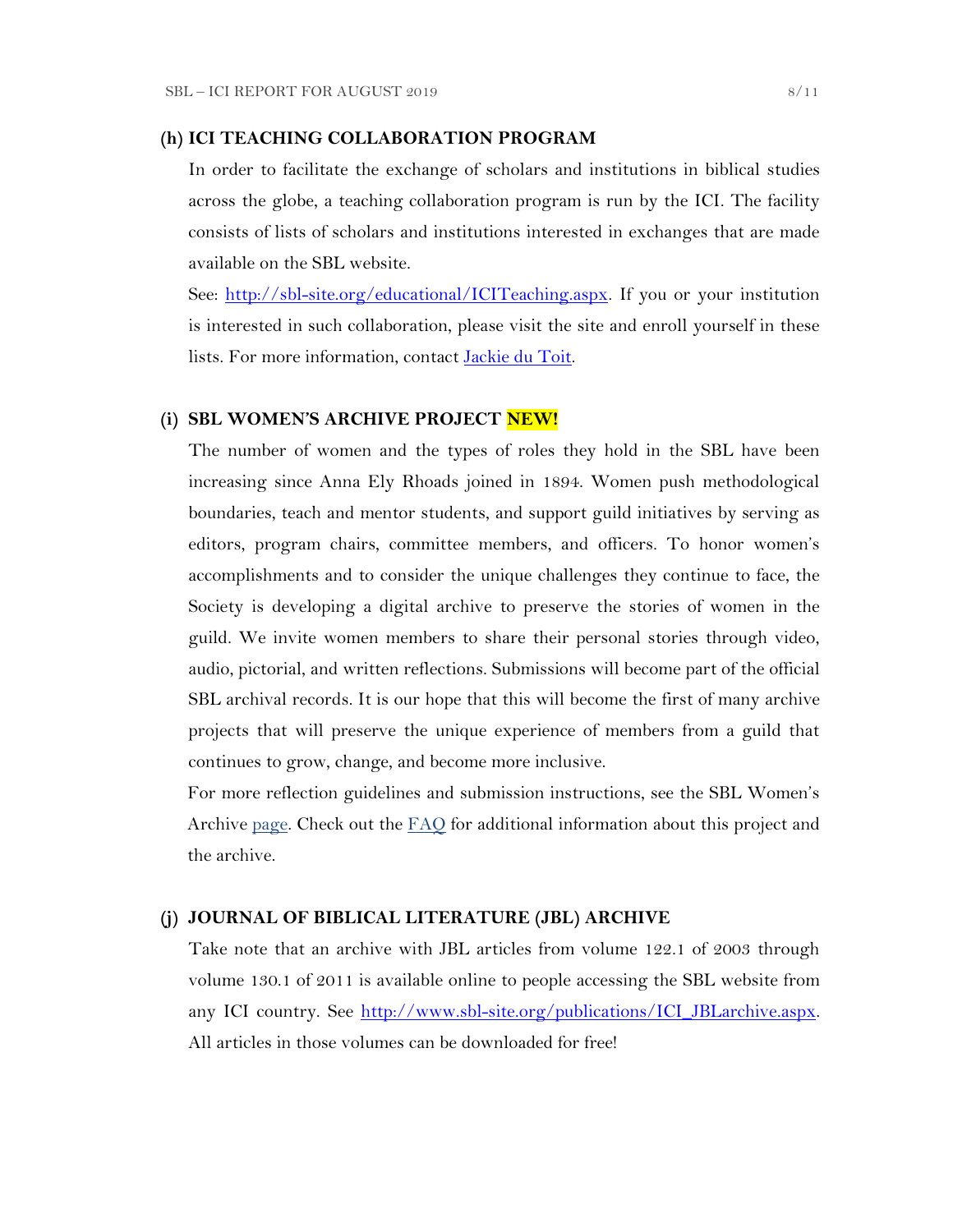#### **(k) THE SBL WEBSITE**

The SBL website (on the SBL Press page) has a facility where one can search the full text of all SBL books! For this very convenient tool, see:

<http://sbl-site.org/publications/default.aspx>

For searching reviews of a vast number of academic publications, see the website of Review of Biblical Literature (RBL) at (you have to log in with your membership number):

<http://www.bookreviews.org/>

### **(l) EVENTS**

The SBL maintains a significant list of events taking place anywhere in the globe. For the full list please go to<http://www.sbl-site.org/meetings/events.aspx> A selection of events is listed below—mainly those taking place in ICI regions. Please provide information on conferences in your region, including calls for papers, to Sharon Johnson at  $\frac{\text{sharon.}[\text{ohnson}(\text{Q}, \text{b})] - \text{site.} \text{org.}}{\text{g.}}$ 

**2019**

## **9/2-9/13 Oxford Biblical Hebrew Summer School**

Ten days of intensive teaching in biblical Hebrew - at the Oxford Centre for Hebrew and Jewish Studies. The course corresponds to two terms of intensive teaching for a full-time university student and is open to students with or without experience of the language. The cost of the school is  $\pounds 300$  per student for 30 hours of language instruction.

<https://www.ochjs.ac.uk/biblical-hebrew-summer-school/>

## **9/30 CFP Deadline: Phenomenology of Religious Experience IV: Religious Experience and Description**

"Open Theology" ([http://www.degruyter.com/view/j/opth\)](http://www.degruyter.com/view/j/opth) invites submissions for the topical issue "Phenomenology of Religious Experience IV: Religious Experience and Description", prepared in collaboration with the Society for the Phenomenology of Religious Experience [\(www.sophere.org\)](http://www.sophere.org/).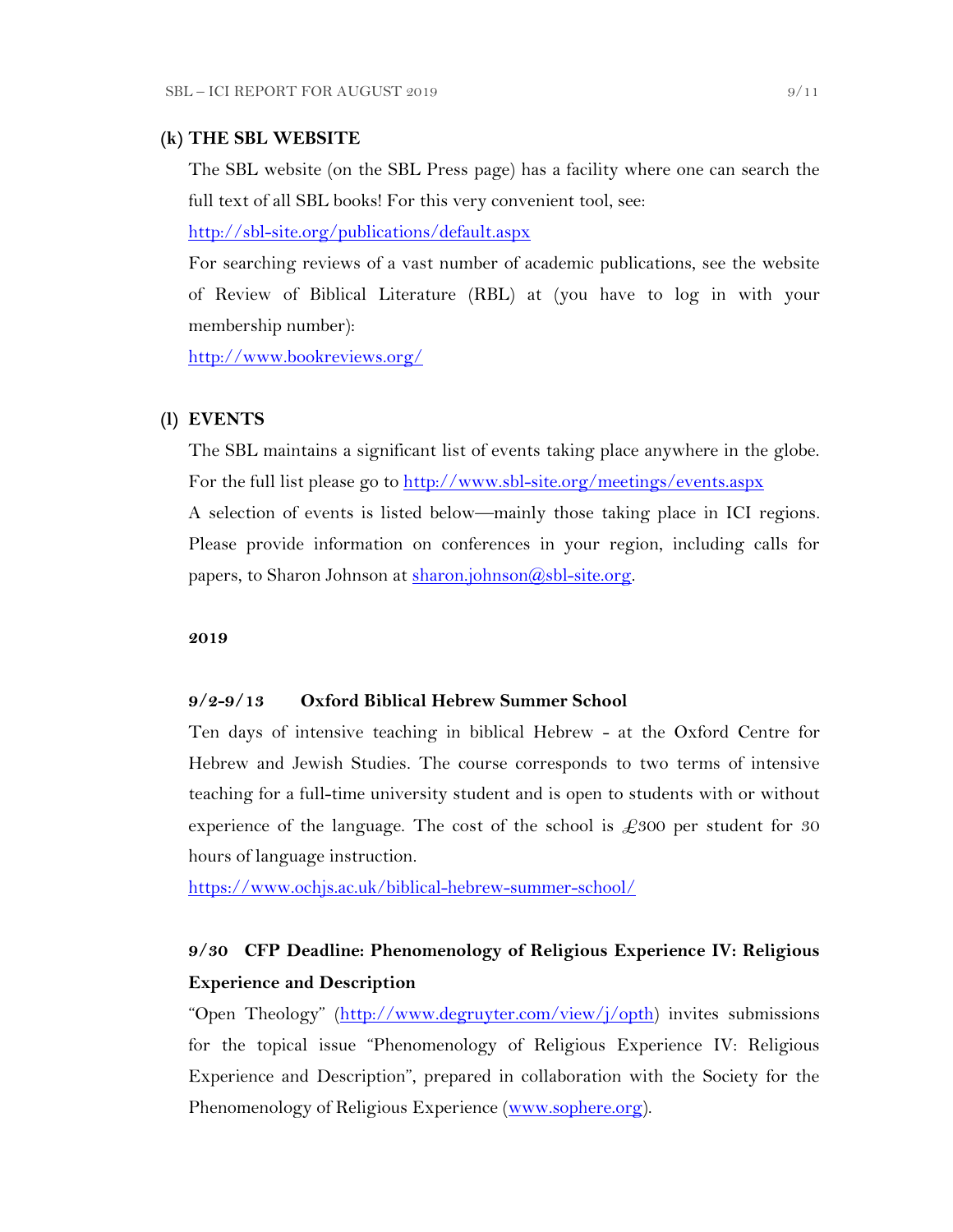## **10/15 Deadline for Albright Fellowship Applications**

The Albright annually provides up to \$330,000 in fellowships and awards to 32 recipients. In addition, 32 Associate Fellows including Senior, Post-Doctoral, and Research Fellows receive funding from other sources. Fellowships are open to students and scholars in Near Eastern studies from prehistory through the Islamic periods, including the fields of archaeology, anthropology, art history, Bible, epigraphy, historical geography, history, language, literature, philology and religion and related disciplines.

<http://www.aiar.org/fellowships>

## **10/23-10/24 Signs, Wonders and Mighty Works: God's Activity in the History of Salvation**

The Institute of Biblical Studies at the John Paul II Catholic University of Lublin, Poland,is hosting an international biblical conference dealing with the theme of miracles in the Bible and extra-biblical traditions of the ancient Mediterranean world.

<http://ocs.academicon.pl/index.php/test/Miracles/index>

### **2020**

# **4/30 CFP Deadline: Women and Gender in the Bible and the Biblical World**

"Open Theology" ([http://www.degruyter.com/view/j/opth\)](http://www.degruyter.com/view/j/opth) invites submissions for the topical issue "Women and Gender in the Bible and the Biblical World", prepared in collaboration with the conference "Women and Gender in the Bible and the Ancient World", held by University of Glasgow.

<https://www.degruyter.com/page/1972>

### **(m) SBL EDUCATIONAL RESOURCES FREELY AVAILABLE**

There are links to numerous educational resources on the SBL website. The following are freely available: (i) Resources on Teaching the Bible; (ii) Freely